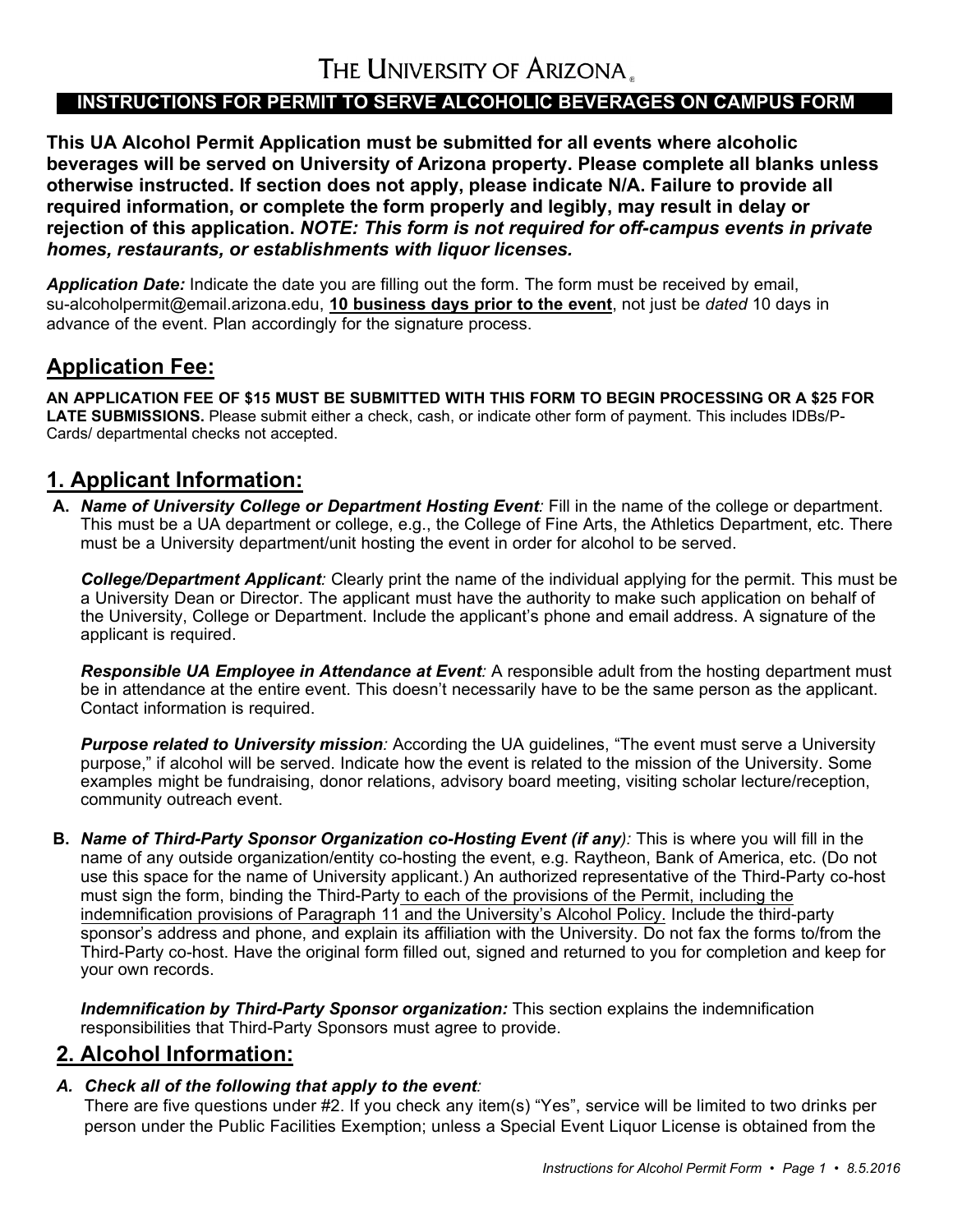Arizona Department of Liquor (requires special permission from the University President). These rules are for compliance with the State Liquor law prohibitions on the sale of alcohol and related Arizona Department of Liquor regulations.

**B.** If "Yes" to questions in 2a, Please explain how the 2 drink maximum will be enforced.

#### **C.** *Will the college organization apply for a Special Event Liquor License?*

Check yes or no. Be advised that obtaining a Special Event Liquor License requires special permission from the University President, and then applying for the license through the City of Tucson and the Arizona Department of Liquor Licenses and Control. It is an involved process and not all organizations will qualify. Most University organizations choose to comply with the rules set forth in the UA application for a permit to serve alcohol rather than applying for a Special Event Liquor License. Alcohol may be served without a license at events on campus where there is no sale.

- **D.** Type of Alcohol to be served: Check beer, wine or sparkling wine. UA prohibits the service of spirituous liquor such as whiskey, gin, rum. Special permission is needed in order to serve spirituous liquors in addition to a Special Event Liquor License.
- **E.** Please check what applies
- **F.** Please check what applies

#### **G.** *Name of approved bartender or alcohol service contractor:*

Alcoholic beverages must be served by a contractor who has a certificate of insurance on file with the University and agrees to be bound by the provisions of the Permit. The University does not recommend bartenders, but we can tell you who has approved insurance certificates on file with us.

*Note: The bartending service must read and complete the information providing a signature. All bartending signatures and initials must be original, unless signature is on file. DO NOT fax the form to the bartender for signature and have them fax it back. All forms not having original signatures where required will be returned to the applicant for re-processing which may delay the review process.*

Bartenders Initial & Date: Bartenders must manage alcohol service, control alcohol consumption and ensure compliance with the Arizona Liquor Laws and Regulations. Bartenders must read the information and sign, and provide complete contact information. An original signature is required for this acknowledgment.

### **3. Event Information:**

- *a) Event Name and Date:* The name XYZ Reception and the date the event will be held.
- *b) Event Description & Attendance: Describe the event such as* Reception, Dinner, Awards Ceremony. If several phases of the event take place such as an Awards Dinner with reception please indicate. Provide the number of people you expect to attend
- *c) Exact location:* The name of the room, hall and building or area where the event will be held. For example McClelland Atrium, Room 203 of McClelland Hall. If in any area outside on University grounds provide a general location using existing landmarks. *Time:* The beginning and ending time of the event. Do not include set up or breakdown time. This time is when the event officially begins and ends.
- *d) Alcohol Service Time*: Provide the times at which alcohol will be served within the start and end time of the entire event as indicated above. If service occurs during the entire event indicate the same time as above.
- *e) List all persons and entities that will receive the gross proceeds from the event:* Gross proceeds include all monies collected from admission fees, and the sale of food and beverages.
- *f) Will the majority of attendees be University employees?* Check yes or no. Consideration should be given to the hours an event is being held where alcohol is being served if the majority of attendees will be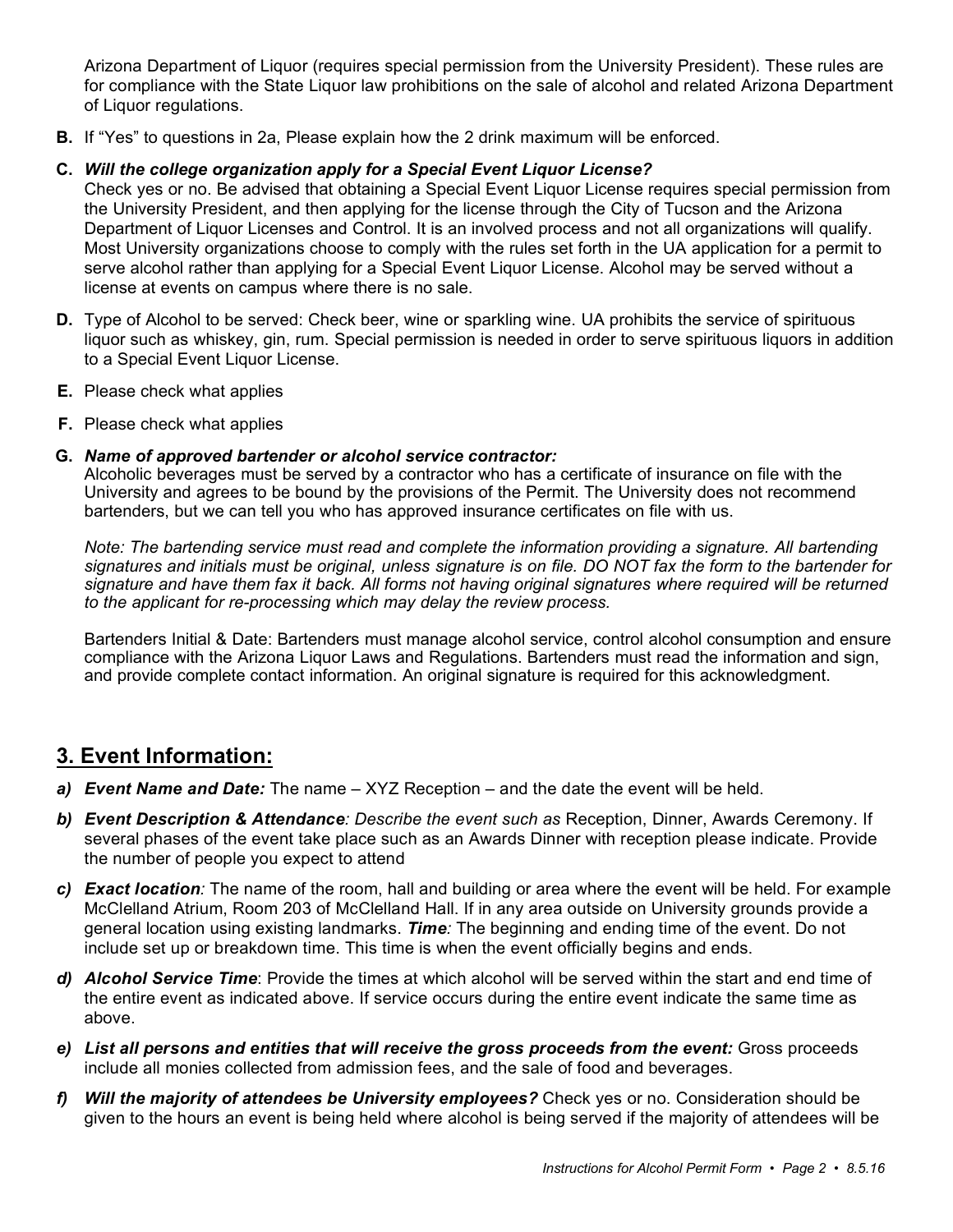University employees not during work hours. Generally, the majority of persons at events with alcohol should be non-University attendees.

*g) Name of the person or entity donating alcohol for the event, if any:* This may be an individual or group.

**PLEASE NOTE:** *No University funds may be used to purchase alcohol and no donations of liquor may be received from a liquor wholesaler without a Special Event License.*

# **4. Food Information:**

**PLEASE NOTE:** *Alcohol cannot be the main focus of the event. The presence of alcohol requires the accompaniment of food as outlined by the UA catering policy.*

- *a) University approved food/beverage caterer will be:* Under the University Catering Policy (http://web.arizona.edu/~policy/catering.shtml)*,* events with food costs of \$750 or more must use Student Union Dining Services. Departments at AHSC have the option of using the UMC food service. Events costing less than \$750 have the option of using a University approved outside caterer. A list of approved outside caterers can be found at: http://pacs.arizona.edu/contract/Catering\_List.pdf. Applicant must provide name of UA approved caterer and initial having read and agreeing to the University Catering Policy.
- **b)** Approximate cost per person for this event

# **5. Security Information:**

- *a) Will any attendees be under the age of 21?* Check yes or no. If the answer is yes, you should provide an explanation on how those under aged people will be prevented from loitering in and around the area in which the alcohol is being served. For example, the bartending service will place soft barricades or post signs, and. the bartending service will take steps to determine the ages of persons requesting alcohol.
- *b) Boundaries, fencing, barriers and staff to control liquor consumption:* In order to serve alcohol at events on campus, there must be defined boundaries to the areas where individuals may consume alcohol. Be clear in describing the boundaries, e.g. "limited to McClelland atrium." Also include any steps that will be taken to control attendees from leaving the area with alcohol such as security staff etc. If a two drink maximum is in effect, then you must outline how the two drink maximum will be monitored such as drink tickets etc.
- **c)** Answer as it applies to your location
- **d)** Answer as it applies to your location
- *e) Will there be security?* Check yes or no. If yes, indicate who is providing security. Remember that staff may serve this function to a limited extent. The hiring of outside security, other than UAPD employees, (police aides or police officers) must meet current UA Purchasing and Contracting guidelines. UAPD will review this closely to determine any conflicts or make recommendations pending prior approval by UA Campus Life.

# **6. Submit Application:**

When completed, email Alcohol Permit Application to:

Student Union Administration, su-alcoholpermit@email.arizona.edu

If sending cash or check, please mail a photo copy of Alcohol Permit Application with payment to:

Attn: Alcohol Permits, Room 403 SUMC, P.O. Box 210017 Tucson, Arizona, 85721-0017